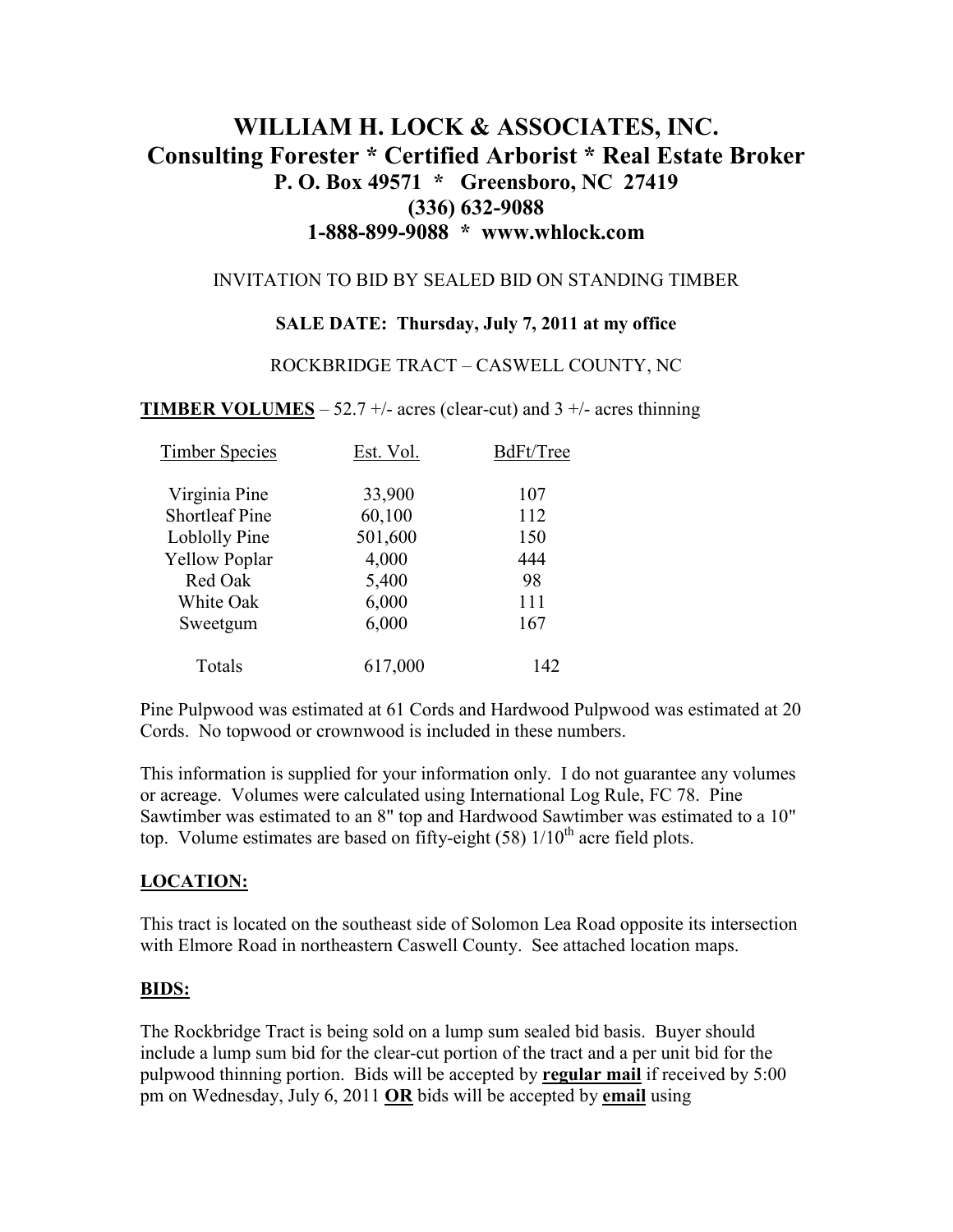Page Two Rockbridge - Timber Sale Sale Date: Thursday – July 7, 2011

**(whlock@whlock.com), telephone (336-632-9088), fax (336-632-9088), or in-person** at my office until 11:00 am on Thursday, July 7, 2011. At 11:00 am on Thursday, July 7, 2011 all bids received will be recorded. The successful bidder will be notified within 24 hours of the bid openings. A 10% deposit may be requested to be delivered to William H. Lock & Associates, Inc. within 72 hours of the bid opening. The balance of the sales price is to be delivered at the sale closing which should occur on or before August 3, 2011. The seller reserves the right to refuse or accept any and all bids. Seller will consider all bids. The seller will be responsible for the timber deed preparation and forestry consultant fees. The buyer will be responsible for all other closing costs. A \$1,000 performance deposit will be payable at closing and held in a non-interest bearing trust account until satisfactory completion of logging. The performance deposit does not limit the buyer's liability.

# **PLACE OF SALE:**

The timber sale will be held at the office of William H. Lock & Associates, Inc. in Greensboro, NC. The office address is 375 S. Swing Road, Greensboro, NC 27409. Telephone and Fax: 336-632-9088; Email-whlock@whlock.com

## **CONDITIONS OF SALE**:

1. The Buyer shall have 24 months from the date of the timber deed to cut and remove all merchantable timber within the "Sale Areas". "OUT" areas have been marked with red paint. No red painted trees marking the sale boundaries may be cut. Creek buffers were not marked as the creeks are within the "out" areas anyway.

2. The Buyer shall access the tract from Solomon Lea Road along the existing farm roads. All access routes will need to be installed and/or maintained according to all North Carolina Best Management Practices, Forest Practice Guidelines, and any applicable river basin rules. All roadways must remain open and passable by ordinary traffic at all times. The roadways must be left in similar condition at the completion of the harvesting operation as they were at the beginning of the harvesting operation. Call W.H. Lock if questions concerning access routes.

3. The Buyer is responsible for maintaining a clean site. No equipment parts, trash, tires or other debris shall be left on the property. It shall be the Buyer's responsibility to clean up any hazardous material or chemical waste spills including but not limited to Diesel Fuel, Hydraulic Fluid, Machine Oil, and/or Gasoline upon the subject property. Responsibility will include any required remediation including but not limited to the removal of contaminated soils.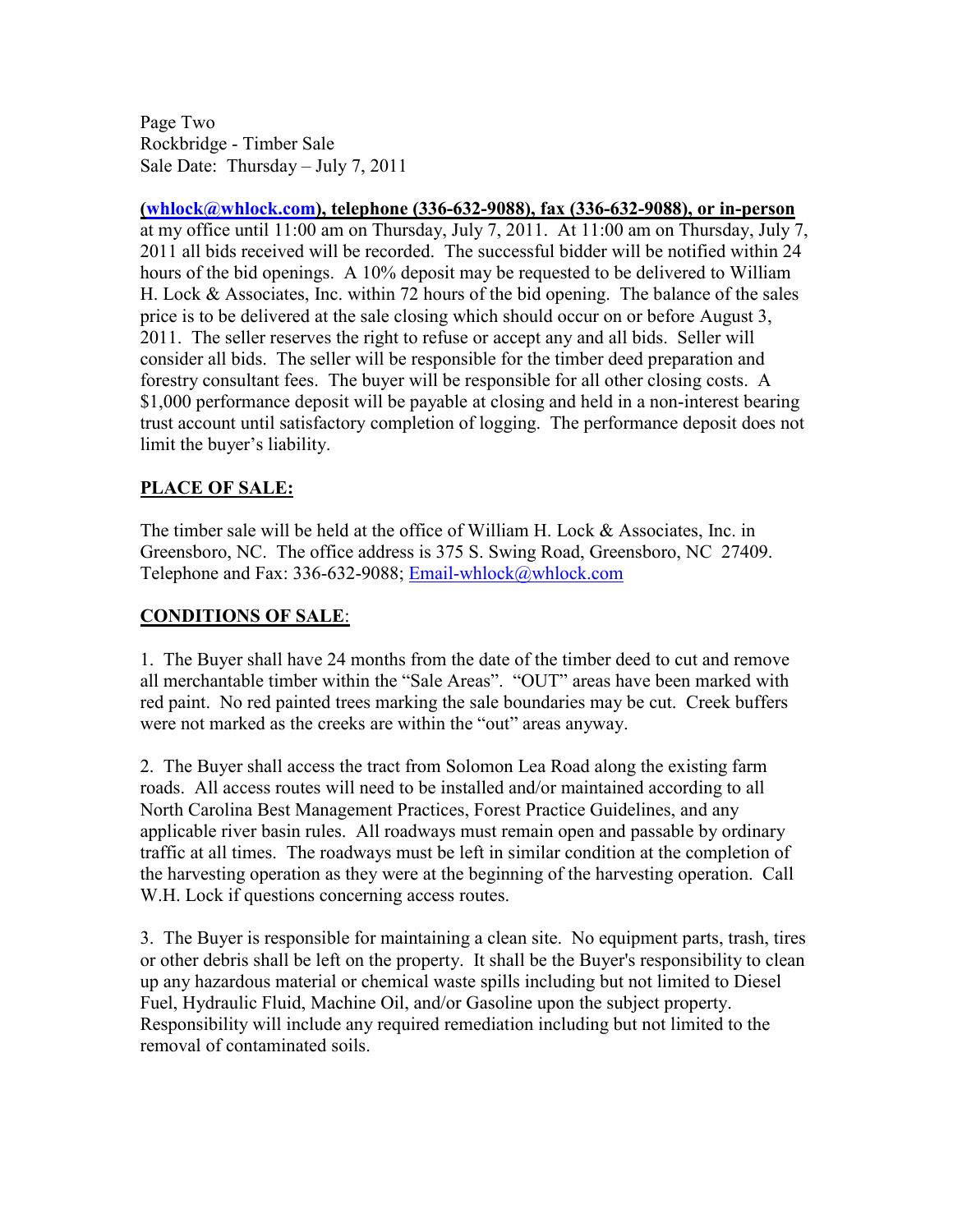Page Three Rockbridge - Timber Sale Sale Date: Thursday – July 7, 2011

4. Harvesting operations must not interfere with any farming and/or hunting operations and farming and/or hunting operations must not interfere with any harvesting operations. Decking, loading or hauling will not be permitted in any existing open fields, pastures, or food plots immediately adjacent to the timber unless approved by William H. Lock & Associates, Inc. If approved, open areas must be free of logging debris, smoothed when completed, and re-seeded if necessary. All loading decks and truck parking areas must be reseeded when the harvesting operation is completed.

5. The Buyer is responsible for following all Federal, State, and local regulations regarding timber harvesting activities. If required, Buyer is responsible for obtaining any necessary permits or licenses required for timber harvesting. All logging operations must conform to North Carolina Best Management Practices, Forest Practices Guidelines, and any applicable river basin rules. In the event that a non-compliance situation is identified on the tract as a result of the harvesting operation, William H. Lock  $&$  Associates, Inc. will have the express right to suspend the harvesting operation until the situation is brought into compliance. No trees or other logging debris shall be left in or across the property boundary, sale cutting lines or access roads and paths.

6. All necessary property lines and corners have been marked with pink flagging. No flagged or painted trees denoting the property and/or sale boundary shall be cut and no trees outside the boundary lines shall be cut. If trees marking the property lines or sale boundary are cut, North Carolina timber trespass laws may apply. No trees shall be cut to fall on a neighboring landowner's property or where potential damage may occur. If existing property corners are damaged or removed as a result of the harvesting operation, Buyer agrees to replace the markers at the correct surveyed location at their own expense.

7. Buyer agrees to notify William H. Lock & Associates, Inc., P. O. Box 49571, Greensboro, NC 27419 at least 3 days in advance of the beginning of the harvesting operation and at least 3 days in advance of the completion of the harvesting operation. The buyer and/or logger must complete a pre-harvest inspection with WHL & Associates prior to beginning any logging activity.

8. Seller or their Agent reserves the right, in its sole discretion, to require the termination of all timber harvesting in the event that weather conditions cause the land to become so wet that continued logging will cause excessive site damage and rutting. Seller agrees to extend the cutting time automatically for the number of days of required termination if he exercises this item. If work is allowed to continue during the determination process, Buyer agrees to repair any excessively rutted areas.

9. The Buyer shall indemnify and hold harmless the Owner, his agent or assigns, from any and all liability and any and all loss, including attorney's fees and other reasonable expenses incurred, arising from the operations, activities, or omission of Buyer incident